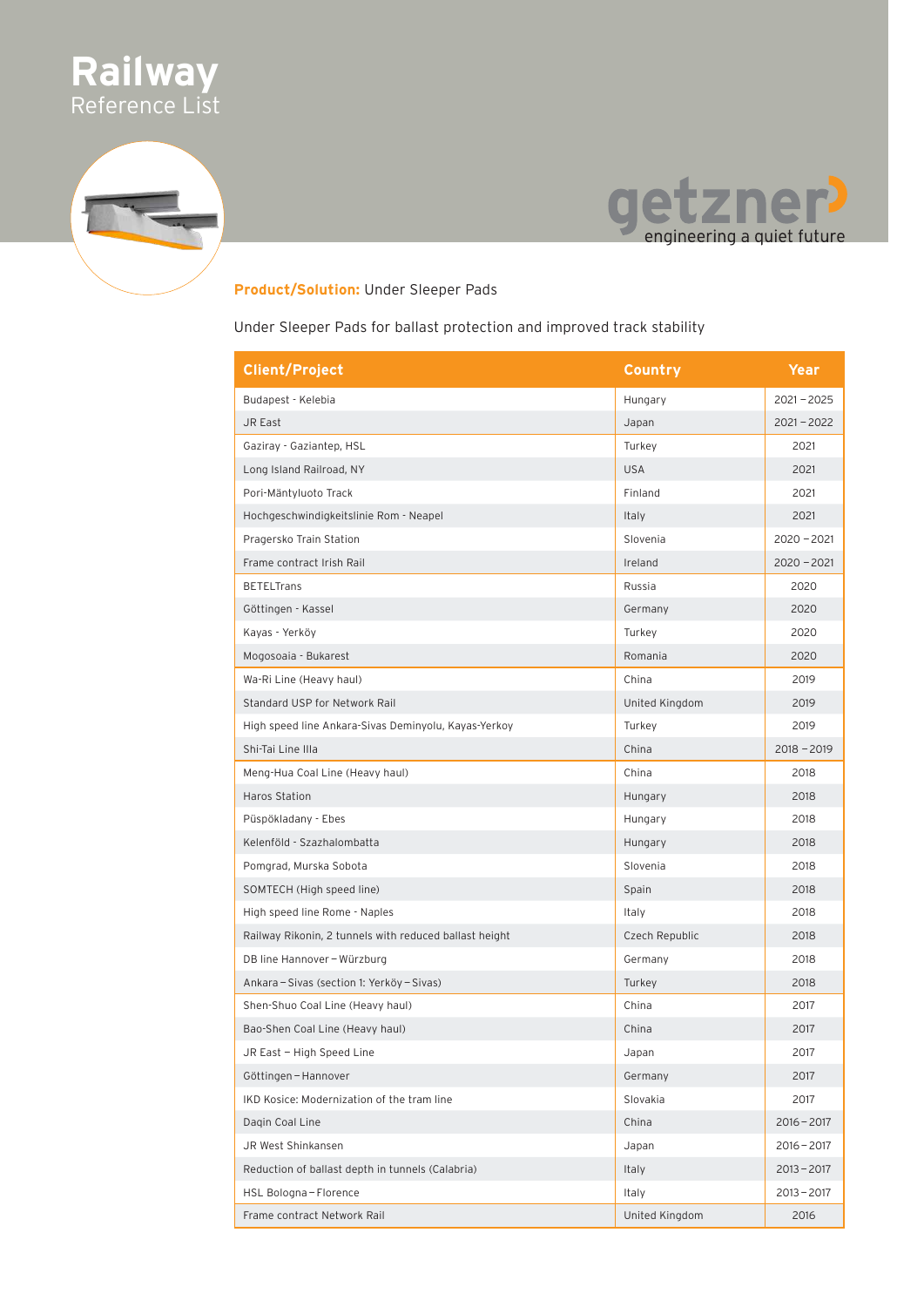

## getzner!

| <b>Client/Project</b>                                 | Country        | Year          |
|-------------------------------------------------------|----------------|---------------|
| Oulu-Parma Rail                                       | Finland        | 2016          |
| Maintenance London Underground                        | United Kingdom | $2015 - 2016$ |
| Freight train bypass St. Pölten                       | Austria        | $2015 - 2016$ |
| Network Rail: Folkestone/Warren (track upgrade)       | United Kingdom | 2015          |
| Renovation of the elevated track of L12, Metro Mexico | Mexico         | 2015          |
| SATEBA, SOTRADEST                                     | France         | 2015          |
| Frame contract SNCF                                   | France         | 2015          |
| Schweizerische Südostbahn (SOB), Müntschemier         | Switzerland    | 2015          |
| TENT                                                  | Serbia         | 2015          |
| Network Rail, Folkestone/Warren Track upgrade         | United Kingdom | 2015          |
| Heavy haul sleepers (client: Abetong AB)              | Sweden         | $2014 - 2015$ |
| <b>Gotthard Base Tunnel</b>                           | Switzerland    | $2009 - 2015$ |
| Tram Bratislava Dubravka, modernization               | Slovakia       | 2014          |
| Railway Zilinia - Kosice                              | Slovakia       | 2014          |
| High Speed Vilagarcia - Padron                        | Spain          | 2014          |
| Shi-Tai Line                                          | China          | 2014          |
| Fengtai West Railways station                         | China          | 2014          |
| Schweizerische Südostbahn, Gübsensee                  | Switzerland    | 2014          |
| HSL Vilagarcia del Padron                             | Spain          | 2014          |
| Malmbanan: ore track Lulea - Narvik                   | Sweden         | 2014          |
| Puente Vallejo, Mexico City                           | Mexico         | 2014          |
| <b>LGV EST</b>                                        | France         | $2011 - 2014$ |
| Ma On Shan Line 4, Hongkong                           | China          | 2013          |
| <b>Tunnel Champreveyres</b>                           | Switzerland    | 2013          |
| Usti nad Oltici                                       | Czech Republic | 2013          |
| <b>HSL Hino</b>                                       | Japan          | 2013          |
| <b>HSL JRC Komaki</b>                                 | Japan          | 2013          |
| Omiya TC, Straight Line for Greater Tokyo             | Japan          | 2013          |
| Feng Sha Line                                         | China          | $2012 - 2013$ |
| Hojgaard Industrie, Fredericia                        | Denmark        | 2012          |
| Northern Railway and South Central Railway            | India          | 2012          |
| Bridge EF Carajas (heavy haul)                        | <b>Brazil</b>  | 2012          |
| LGV Est, Strasbourg                                   | France         | 2012          |
| RFF Instandhaltung                                    | France         | 2012          |
| DB - Deutsche Bahn                                    | Germany        | 2012          |
| <b>Test Track MRS</b>                                 | <b>Brazil</b>  | 2012          |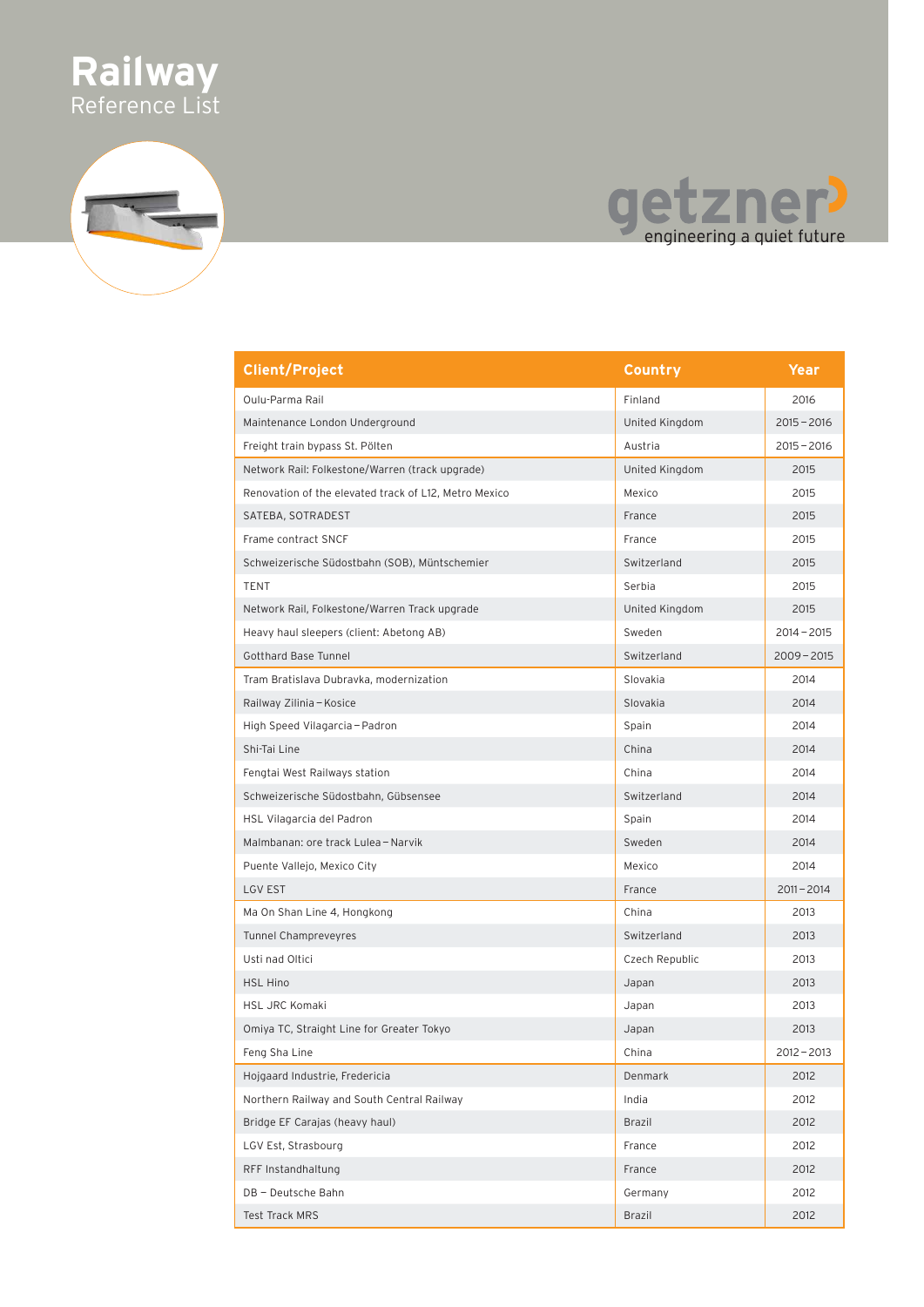

# getzner<sup>)</sup><br>engineering a quiet future

| <b>Client/Project</b>                                | Country        | Year          |
|------------------------------------------------------|----------------|---------------|
| ÖBB - Austrian Federal Railways                      | Austria        | $2003 - 2012$ |
| Emmaboda – Karlskrona (customer: Trafikverket)       | Sweden         | 2011          |
| Meerane                                              | Germany        | 2011          |
| Plochingen - Immendingen                             | Germany        | 2011          |
| Cologne, Kalk-Nord                                   | Germany        | 2011          |
| Neustadt an der Weinstraße - Hochspeyer              | Germany        | 2011          |
| Berlin - Cottbus                                     | Germany        | 2010          |
| Wengen-East, Hagen                                   | Germany        | 2010          |
| Würzburg - Rohrbach                                  | Germany        | 2010          |
| Stuttgart - Mannheim, Mühlacker                      | Germany        | 2010          |
| City Center, Moscow                                  | Russia         | 2010          |
| <b>ADIF</b>                                          | Spain          | 2010          |
| SBB - Swiss Federal Railways                         | Switzerland    | $2003 - 2010$ |
| <b>TTCI Pueblo</b>                                   | <b>USA</b>     | 2009          |
| San Sebastian (customer: Flota Projectors Sigulares) | Spain          | 2009          |
| Havlickuv Brod - Okrouhlice, small radius curve      | Czech Republic | 2007          |
| ČD - Czech Railways                                  | Czech Republic | 2007          |
| Infrabel                                             | Belgium        | 2007          |
| Jernbaneverket                                       | Norway         | $2006 - 2007$ |
| DB - German Federal Railways                         | Germany        | $2003 - 2007$ |
| ADIF                                                 | Spain          | $2003 - 2007$ |
| KR - Korean Railways                                 | South Korea    | $2004 - 2005$ |
| High-speed line Madrid - Barcelona                   | Spain          | 2000          |
| Hannover - Würzburg                                  | Germany        | 1999          |
| Westbahn                                             | Austria        | 1999          |
| Feldkirch-Buchs                                      | Austria        | $1998 - 1999$ |
| Ostbahn                                              | Austria        | 1998          |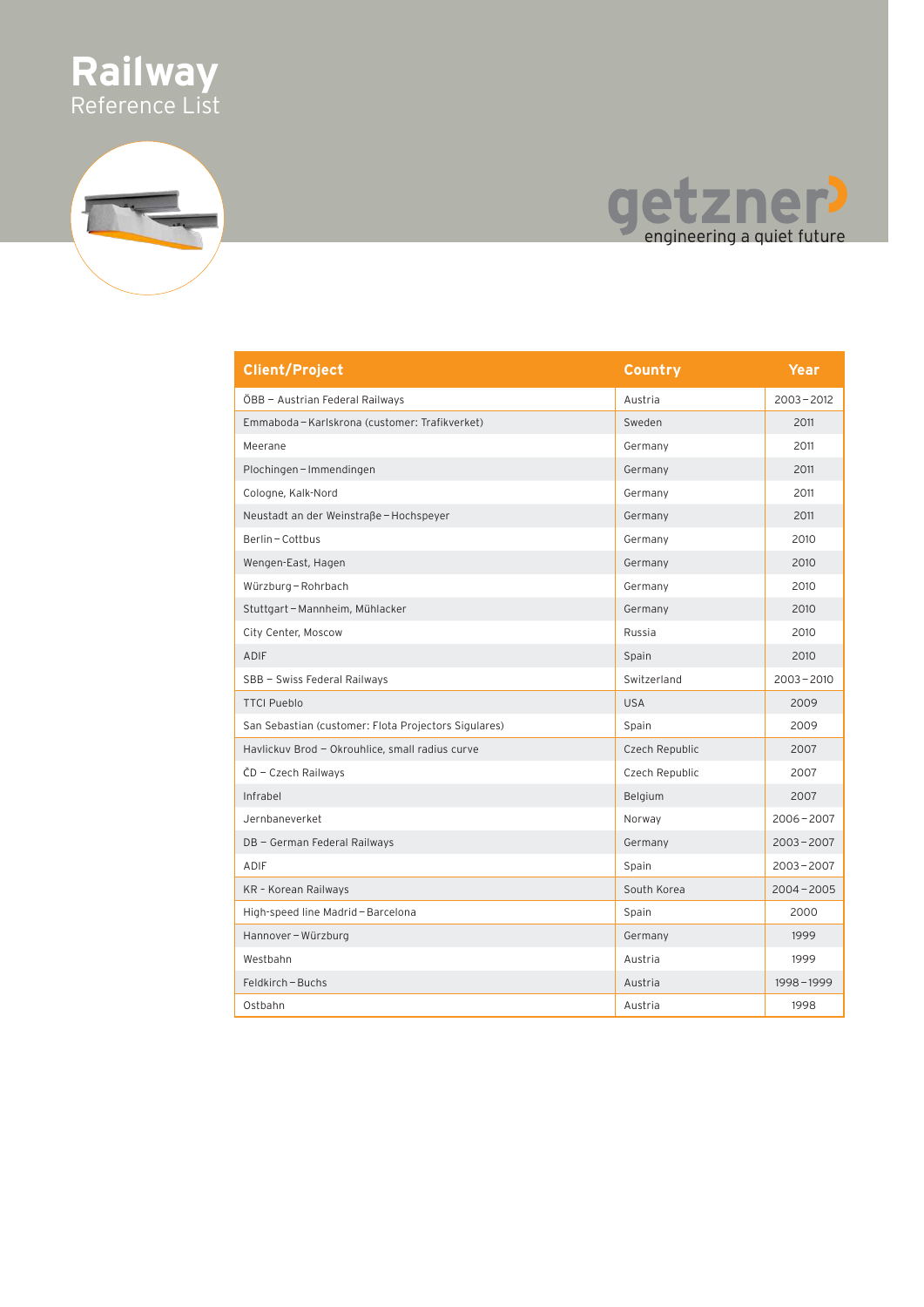



#### Sleeper Pads for vibration isolation

| <b>Customer/Project</b>                                       | Country        | Year          |
|---------------------------------------------------------------|----------------|---------------|
| JR West, High speed line                                      | Japan          | $2021 - 2022$ |
| Dongducheon-Yeoncheon Railway                                 | South Korea    | $2017 - 2018$ |
| Daegu Line Railway                                            | South Korea    | 2017          |
| Earls Court / District Line                                   | United Kingdom | 2016          |
| Line E30 part 2, Trzebinai - Krzeszowice                      | Poland         | $2015 - 2016$ |
| Metro Oslo, Ostensjobanen (Line 3)                            | Norway         | $2015 - 2016$ |
| Norsborg Depot                                                | Sweden         | 2015          |
| Thameslink                                                    | United Kingdom | 2015          |
| Wislok                                                        | Poland         | 2015          |
| MPL Krakow - Balice                                           | Poland         | $2014 - 2015$ |
| Viennese Lines                                                | Austria        | $2011 - 2015$ |
| T-O for Greater Tokyo                                         | Japan          | 2014          |
| Shin Iwakuni Vehicle (bypass line of Sanyo Shinkansen)        | Japan          | 2014          |
| Fengtai West Railways station                                 | China          | 2014          |
| Sungnam-Yeoju D.E.R.                                          | South Korea    | 2014          |
| Vale - Carajás Line                                           | Brazil         | 2014          |
| Rail Baltica (Russia - Estonia - Latvia - Lithuania - Poland) | Sweden         | $2013 - 2014$ |
| Ma On Shan Line 4, Hongkong                                   | China          | 2013          |
| Usti nad Oltici                                               | Czech Republic | 2013          |
| RTRI, Transit / Bridge Phase 2                                | Japan          | 2013          |
| Metro Oslo (Kolsas Banen)                                     | Norway         | 2013          |
| VAE Nortrak (maintenance)                                     | <b>USA</b>     | 2012          |
| Hojgaard Industrie, Fredericia                                | Denmark        | 2012          |
| Dedicated Freight Corridor                                    | India          | 2012          |
| Bridge EF Carajas (heavy haul)                                | Brazil         | 2012          |
| <b>TTCI Pueblo</b>                                            | <b>USA</b>     | 2012          |
| Oslo / Spenncon                                               | Norway         | 2012          |
| Czestochowa, ul. Jesienna                                     | Poland         | 2012          |
| London Underground, District Line                             | England        | $2011 - 2012$ |
| Ferrovia do aco (heavy haul)                                  | <b>Brazil</b>  | 2011          |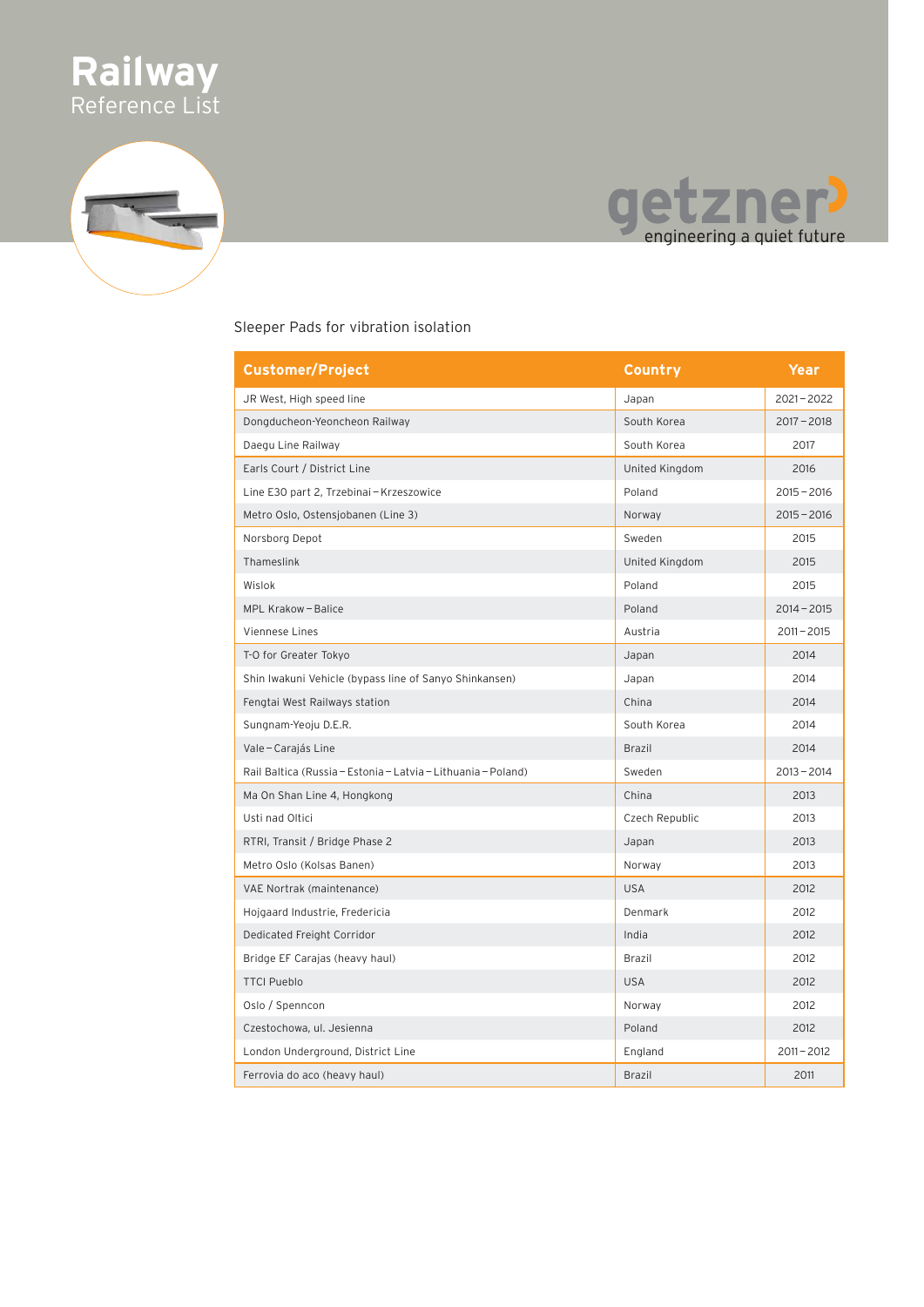





| <b>Customer/Project</b>                 | Country         | Year      |
|-----------------------------------------|-----------------|-----------|
| JR Kunitachi                            | Japan           | 2011      |
| London Underground, District Line       | England         | 2011      |
| Lindau (Lake Constance)                 | Germany         | 2010      |
| Berlin-Cottbus                          | Germany         | 2010      |
| Blackfriars Bridge (Thameslink), London | England         | 2010      |
| <b>ADIF</b>                             | Spain           | 2010      |
| Birmingham Arena tunnel                 | England         | 2009      |
| Brynsbacken                             | Norway          | 2009      |
| Metro Seoul                             | South Korea     | 2009      |
| Metro Amsterdam, Line East              | The Netherlands | 2008      |
| Bruchsaltunnel                          | Germany         | 2006      |
| Mattstetten - Rothrist                  | Switzerland     | 2004      |
| Umegaoka - Odakyu Electric Railway      | Japan           | 2004      |
| <b>Britomart Station</b>                | New Zealand     | 2003      |
| Cologne-Aachen                          | Germany         | 2001      |
| Tram Cologne                            | Germany         | 2000      |
| Concrete girder bridge Sunpyung         | South Korea     | 1998      |
| Öresund                                 | Denmark         | 1996-1997 |
| Sandvika station, Oslo                  | Norway          | 1993      |
| Metro under Hotel Plaza, Oslo           | Norway          | 1990      |
| Grönland Torg, Oslo                     | Norway          | 1990      |